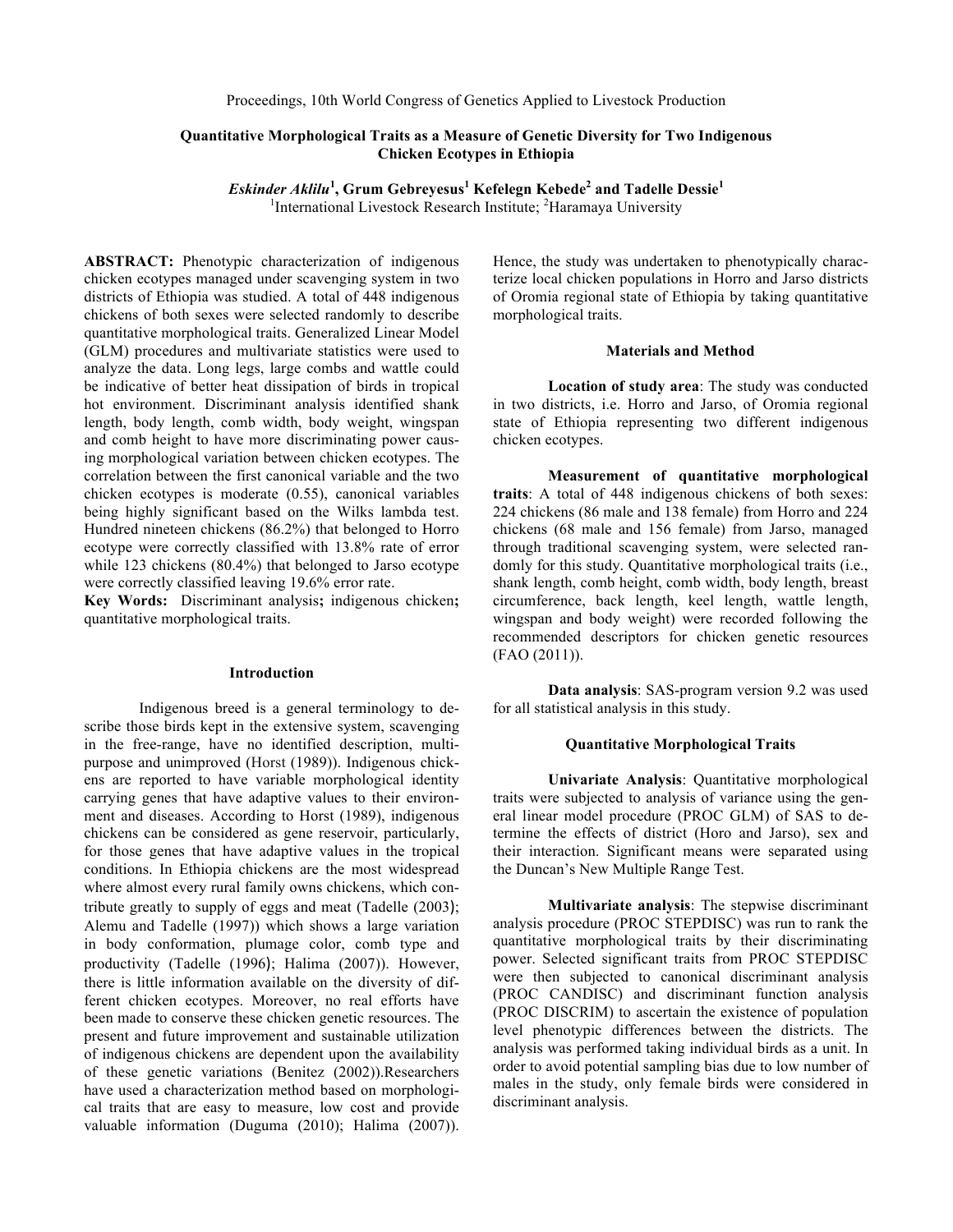### **Result and Discussion**

**Quantitative Morphological Traits.** The average body weight of local adult hens in Horro and Jarso were 1.29 kg and 1.12 kg respectively (Table 1) which is higher than the reported values for the central highlands of Ethiopia (1.04 kg) by Alemu and Tadelle (1997) and that reported (0.85kg) by Halima (2007) in northwest Ethiopia. The corresponding values for mature cock were 1.69 kg and 1.41 kg which were closer to the values reported for central highlands of Ethiopian chicken (1.5 kg) (Alemu and Tadelle (1997)) and lower than the average weight of indigenous chicken in north-west Ethiopia (2.05 kg), (Halima (2007)). The body weight variation in the present study compared to the literature could be attributed to the ecotype differences among various indigenous chicken populations of Ethiopia. Shank length of males from Horro and Jarso district were11.32 cm and 9.99 cm, respectively which are comparable with the reported value (9.8 cm) by Bogale (2008) and with that of (10.31 cm) reported by Halima (2007) in other parts of Ethiopia. Among the local hens, chickens from Horro had longer shank length (9.22 cm) than their Jarso counterpart (8.51 cm). These values are higher than that of (7.25 cm) reported by Bogale (2008). In this study long legs, large combs and wattle were observed, which could be important morphological traits that allow better heat dissipation in the tropical hot environment. The comb and wattles play important role in sensible heat losses. This specialized structure accounts for about 40% of the major heat losses, by radiation, convection and conduction of heat produced from body surfaces at environmental temperature above  $26.7^{\circ}$ C (Nesheim et al. (1979)).

**Multivariate analysis.** The stepwise discriminant analysis identified six of the ten quantitative traits (Table 2) to have more discriminating power in assessing morphological variation between the chicken populations sampled from the two districts.

**Table 1 Effect of sex and district on the quantitative morphological traits of indigenous chicken ecotypes**

|                       |   |            | District                 |                            |
|-----------------------|---|------------|--------------------------|----------------------------|
| Traits(mean<br>$SE)*$ | 士 | <b>Sex</b> | Horro                    | Jarso                      |
| CW(cm)                |   | М          | $5.88 \pm 0.17^a$        | $5.64 \pm 0.2^{\text{a}}$  |
|                       |   | F          | $2.37 \pm 0.06^a$        | $2.53 \pm 0.06^a$          |
| CH(cm)                |   | M          | $2.16 \pm 0.1^a$         | $2.31 \pm 0.14^a$          |
|                       |   | F          | $0.77 \pm 0.04^{\circ}$  | $0.84 \pm 0.04^a$          |
| $WL$ (cm)             |   | М          | $3.51 \pm 0.13^a$        | $2.95 \pm 0.12^b$          |
|                       |   | F          | $0.81 \pm 0.03^{\circ}$  | $0.74 \pm 0.03^{\text{a}}$ |
| KL(cm)                |   | M          | $16.55 \pm 0.2^a$        | $14.92 \pm 0.3^b$          |
|                       |   | F          | $13.46 \pm 0.16^a$       | $12.72 \pm 0.17^b$         |
| WS (cm)               |   | M          | $77.87 \pm 0.6^a$        | $70.96 \pm 0.91^b$         |
|                       |   | F          | $66.95 \pm 0.46^a$       | $62.59 \pm 0.49^b$         |
| $BL$ (cm)             |   | M          | $39.97 \pm 0.34^{\circ}$ | $36.13 \pm 0.44^b$         |
|                       |   | F          | $35.17 \pm 0.26^a$       | $32.66 \pm 0.25^b$         |
| SH (cm)               |   | М          | $11.32 \pm 0.13^{\circ}$ | $10 \pm 0.15^{\rm b}$      |
|                       |   | F          | $9.22 \pm 0.06^a$        | $8.51 \pm 0.07^b$          |
| $BC$ (cm)             |   | М          | $30.47 \pm 0.38^{\circ}$ | $28.85 \pm 0.38^b$         |

|         | F | $27.82 \pm 0.24$ <sup>a</sup> | $27.22 \pm 0.22^{\text{a}}$ |
|---------|---|-------------------------------|-----------------------------|
| BaL(cm) | M | $22.07 \pm 0.30^{\circ}$      | $20.96 \pm 0.35^b$          |
|         | F | $19.27 \pm 0.18^{\text{a}}$   | $18.62 \pm 0.17^b$          |
| BW(Kg)  | M | $1.69 \pm 0.04^{\circ}$       | $1.42 \pm 0.04^{\circ}$     |
|         | F | $1.29 \pm 0.02^{\text{a}}$    | $1.12 \pm 0.02^b$           |

<sup>a,b</sup> When different superscripts are indicated in the same row it means that the difference are significantly different  $(P < 0.05)$  between Jarso and Horro.

CW, Comb Width; CH, Comb Height; WL, Wattle Length; KL, Keel Length; WS, Wing span; BL, body length; SL, shank length; BC, breast circumference; BaL, back length; BW, Body Weight.

**Table 2 Significant traits that discriminated chicken ecotypes**

| Variable<br>entered* | Partial<br>$R^2$ | F<br>Value | P-value  | Wilks'<br>Lambda | <b>ASCC</b> |
|----------------------|------------------|------------|----------|------------------|-------------|
| SL.                  | 0.17             | 60.20      | < 0.0001 | 0.83             | 0.17        |
| BL                   | 0.10             | 31.06      | < 0.0001 | 0.75             | 0.25        |
| CW                   | 0.04             | 10.82      | 0.0011   | 0.72             | 0.28        |
| ВW                   | 0.02             | 6.04       | 0.0146   | 0.71             | 0.30        |
| WS                   | 0.01             | 2.58       | 0.1092   | 0.70             | 0.30        |
| <b>CH</b>            | 0.01             | 2.31       | 0.1293   | 0.69             | 0.31        |

\*SL, shank length ; BL, body length; CW, Comb Width; BW, Body Weight; WS, Wing span; CH, Comb Height.

The univariate ANOVA results from the Canonical Discriminant Analysis indicate that highly significant district effect exist for all the explanatory variables except 'comb height' (Table 3). By comparing the F-value and the P-value statistics for each significant explanatory variable, we can conclude that 'shank length' has the highest amount of significant discriminative potential, while 'comb width' has the least significant discriminative power in differentiating the chicken populations sampled from the two districts**.** The relatively large significant P-values obtained for the five explanatory variables (Table 3) indicate the fact that these predictors have high discriminatory power in classifying the two chicken populations sampled. The totalsample standardized canonical coefficients (Table 4) indicate the partial contribution of each variable to the discriminant function, controlling for other attributes entered in the equation. Accordingly, the total sample standardized canonical coefficients given in the table indicate that the explanatory variables, shank length, body length, body weight and wingspan contributed significantly in that order to the first canonical variable (CAN1). The correlation between CAN1 and the chicken populations sampled from the two districts was moderate (0.55), with the canonical variables being statistically highly significant based on the Wilks lambda test (P-value <0.0001). The standardized mean values of comb width and comb height for the Horro chicken ecotype are relatively lower than that of the Jarso chicken, while the mean values of wingspan, body length, shank length and body weight for the Horro chicken are relatively higher than their Jarso counterparts (Table 5)**.** Thus, in gen